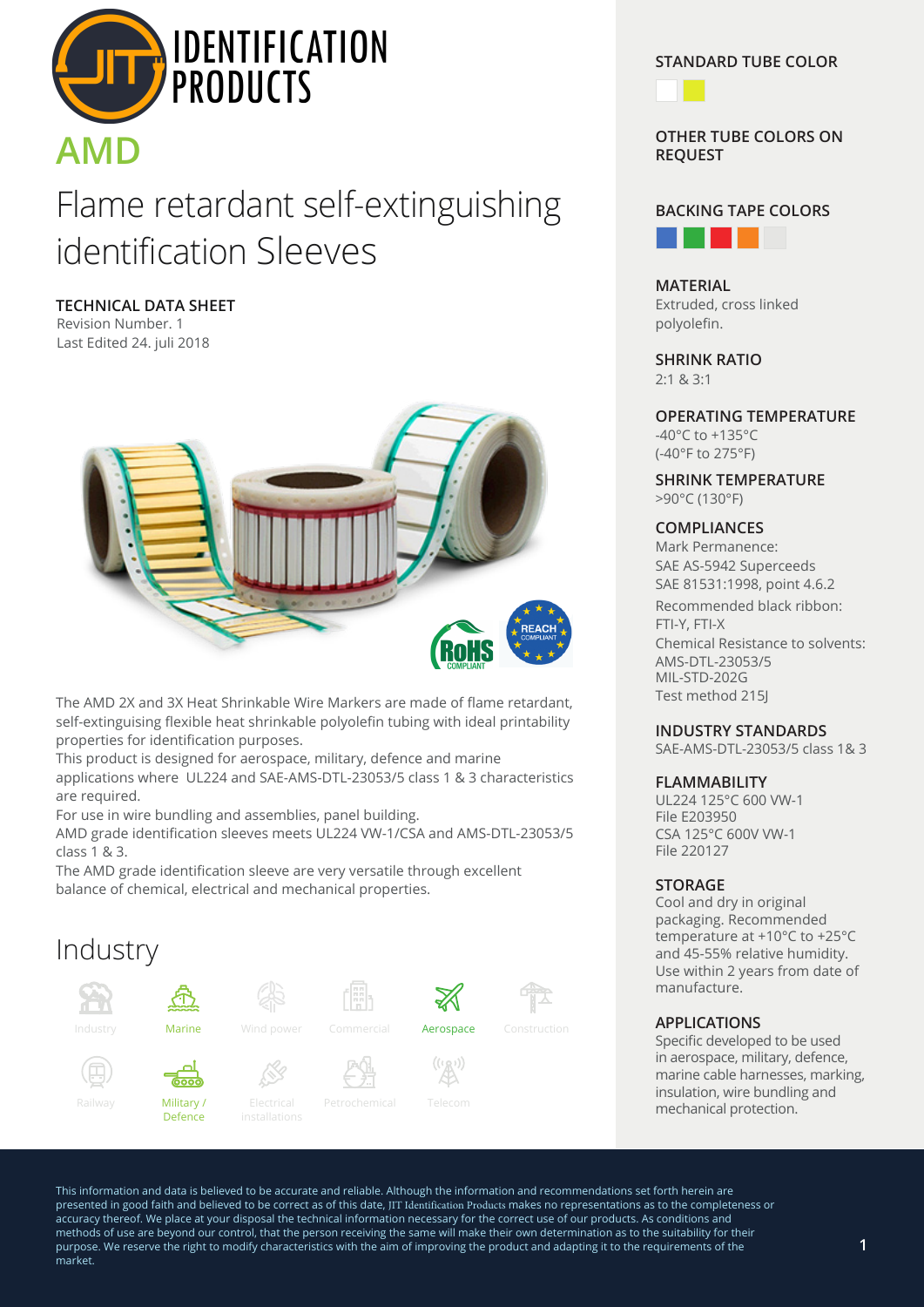

## Product Dimensions

## **DIMENSIONS 2:1**

| SIZE, INCHES   | SIZE, MM | MINIMUM ID (D), AS<br><b>SUPPLIED MM (INCHES)</b> | MAXIMUM ID, RECOVERED<br>(D) MM (INCHES) | RECOVERED WALL THICKNESS (W),<br>MM (INCHES) |
|----------------|----------|---------------------------------------------------|------------------------------------------|----------------------------------------------|
| 3/32           | 2.4      | 2.79(0.109)                                       | 1.18(0.046)                              | $0.49\pm0.06$ (0,019 $\pm$ 0.002)            |
| 1/8            | 3.2      | 3.64(0.143)                                       | 1.59(0.063)                              | $0.51\pm0.06$ (0.02 $\pm$ 0.002)             |
| 3/16           | 4.8      | 5.26(0.207)                                       | 2.36(0.093)                              | $0.54\pm0.06$ (0.02 $\pm$ 0.002)             |
| 1/4            | 6.4      | 6.92(0.272)                                       | 3.18(0.125)                              | $0.56\pm0.06$ (0.022 $\pm$ 0.002)            |
| 3/8            | 9.5      | 10.2(0.401)                                       | 4.75 (0.187)                             | $0.59\pm0.06$ (0.023 $\pm$ 0.002)            |
| 1/2            | 12.7     | 13.5(0.531)                                       | 6.35(0.250)                              | $0.60\pm0.07$ (0.024 $\pm$ 0.003)            |
| 3/4            | 19.1     | 20.1 (0.791)                                      | 9.53(0.374)                              | $0.62\pm0.07$ (0.024 $\pm$ 0.003)            |
|                | 25.4     | 26.7(1.05)                                        | 12.7(0.500)                              | $0.63\pm0.07$ (0.025 $\pm$ 0.003)            |
| $1\frac{1}{2}$ | 38.1     | 39.8 (1.57)                                       | 19.1 (0.750)                             | $0.64\pm0.07$ (0.025 $\pm$ 0.003)            |
|                | 50.8     | 53.0(2)                                           | 25.4(1.0)                                | $0.64\pm0.08$ (0.025 $\pm$ 0.003)            |
|                | 76.2     | 79.4(3)                                           | 38.1(1.5)                                | $0.64\pm0.09$ (0.025 $\pm$ 0.003)            |

## **DIMENSIONS 3:1**

| SIZE, INCHES   | SIZE, MM | MINIMUM ID (D), AS<br><b>SUPPLIED MM (INCHES)</b> | MAXIMUM ID, RECOVERED<br>(D) MM (INCHES) | RECOVERED WALL THICKNESS (W),<br>MM (INCHES) |
|----------------|----------|---------------------------------------------------|------------------------------------------|----------------------------------------------|
| 3/32           | 2.4      | 2.79(0.109)                                       | 0.79(0.031)                              | $0.57\pm0.10$ (0.022 $\pm$ 0.004)            |
| 1/8            | 3.2      | 3.64(0.143)                                       | 1.0(0.039)                               | $0.61\pm0.10$ (0.024 $\pm$ 0.004)            |
| 3/16           | 4.8      | 5.26(0.207)                                       | 1.6(0.063)                               | $0.67\pm0.10$ (0.0263 $\pm$ 0.004)           |
| 1/4            | 6.4      | 6.92(0.272)                                       | 2.4(0.094)                               | $0.71\pm0.10$ (0.0279 $\pm$ 0.004)           |
| 3/8            | 9.5      | 10.2(0.401)                                       | 3.2(0.126)                               | $0.77\pm0.10$ (0.030 $\pm$ 0.004)            |
| 1/2            | 12.7     | 13.5(0.531)                                       | 4.75 (0.187)                             | $0.80\pm0.10$ (0.031 $\pm$ 0.004)            |
| 3/4            | 19.1     | 20.1 (0.791)                                      | 6.4(0.250)                               | $0.84\pm0.15(0.0330\pm0.006)$                |
|                | 25.4     | 26.7(1.05)                                        | 8.47(0.333)                              | $0.86\pm0.15$ ( $0.034\pm0.006$ )            |
| $1\frac{1}{2}$ | 38.1     | 39.8 (1.57)                                       | 12.9 (0.507)                             | $0.89\pm0.15(0.035\pm0.006)$                 |
|                | 50.8     | 53.0(2)                                           | 17.2 (0.677)                             | $0.90\pm0.15(0.035\pm0.006)$                 |
| 3              | 76.2     | 79.4 (3)                                          | 25.8 (1.05)                              | $0.92\pm0.15(0.036\pm0.006)$                 |



Heat Shrink Product in as supplied "D" and fully recovered state "d" with recovered wall "W"

This information and data is believed to be accurate and reliable. Although the information and recommendations set forth herein are presented in good faith and believed to be correct as of this date, JIT Identification Products makes no representations as to the completeness or accuracy thereof. We place at your disposal the technical information necessary for the correct use of our products. As conditions and methods of use are beyond our control, that the person receiving the same will make their own determination as to the suitability for their purpose. We reserve the right to modify characteristics with the aim of improving the product and adapting it to the requirements of the market.